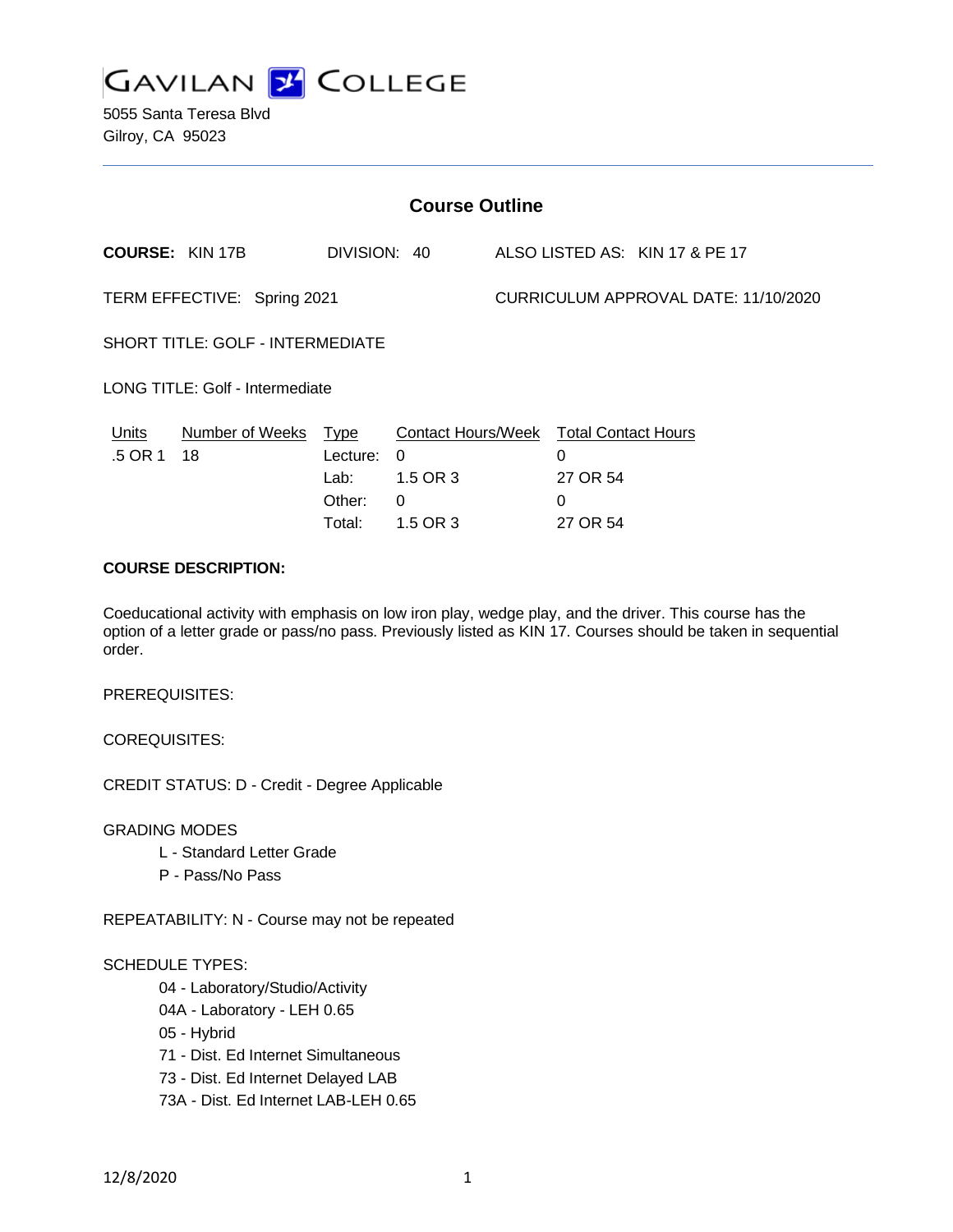# **STUDENT LEARNING OUTCOMES:**

1. Describe and apply the proper rules of golf during play, including keeping score.

Measure of assessment: written exam, oral exam, demonstration

Year assessed, or planned year of assessment: 2016

Semester: Fall

2. Demonstrate the proper technique when utilizing the 3 - 6 irons, wedge, and driver.

Measure of assessment: demonstration

Year assessed, or planned year of assessment: 2016

#### **CONTENT, STUDENT PERFORMANCE OBJECTIVES, OUT-OF-CLASS ASSIGNMENTS**

Curriculum Approval Date: 11/10/2020 - **DE MODIFICATION ONLY**

3 - 6 Hours:

Content: Class orientation, including course requirements and grading procedures. Review safety, terms, etiquette, and courtesies. Perform warm-up and stretching routine. Skills presented in previous section will continue to be improved. Presentation on establishing a pre-shot routine. Introduce and work on low irons (3 - 6), including grip, stance, and swing plane.

Student Performance Objectives: Identify various golf irons and explain when and why they would be used. Demonstrate the correct technique for iron play. Discuss the importance of establishing a pre-shot routine and apply one during stroke performance.

7.5 - 15 Hours:

Content: Perform warm-up and stretching routine. Continue working on iron play presented in earlier classes. Teach the correct use of the short irons, stressing the importance of the approach shot. Emphasis will be on the ability to self-align with the pre-shot routine.

Student Performance Objectives: Discuss the importance of and demonstrate the proper technique for the approach shot. Utilize a pre-shot routine.

6 - 12 Hours:

Content: Perform warm-up and stretching routine. Continue working on iron play, including a presentation on playing difficult lies, such as uphill, downhill, and sidehill play (balls above your feet and below your feet). Emphasis will be on posture, waist and knee bend, and utilizing an athletic position when playing various lies. Introduce wedge play, including sand trap and/or bunker play.

Student Performance Objectives: Demonstrate the use of their short irons when playing various lies. Select the correct club and play the ball out of a variety of hazards. Participate in class activities.

3 - 6 Hours:

Content: Perform warm-up and stretching routine. Stations may be utilized to continue working on skills learned earlier. Present information on keeping a scorecard per the NCGA rules and guidelines.

Student Performance Objectives: Discuss the rules pertaining to keeping a scorecard and illustrate how to mark a scorecard.

Participate in class events.

6 - 12 Hours:

Content: Perform warm-up and stretching routine. Introduce the driver, including grip, stance, and swing plane. Review the importance of a pre-shot routine and the ability to self-align. Presentation on the difference between tee and fairway shots with woods. Continue to work on all skills presented.

Student Performance Objectives: Demonstrate the proper techniques for the driver. Explain the difference between tee and fairway shots with woods. Utilize a pre-shot routine.

2 Hours:

Final.

#### **METHODS OF INSTRUCTION:**

demonstration, video, small group discussion, guided practice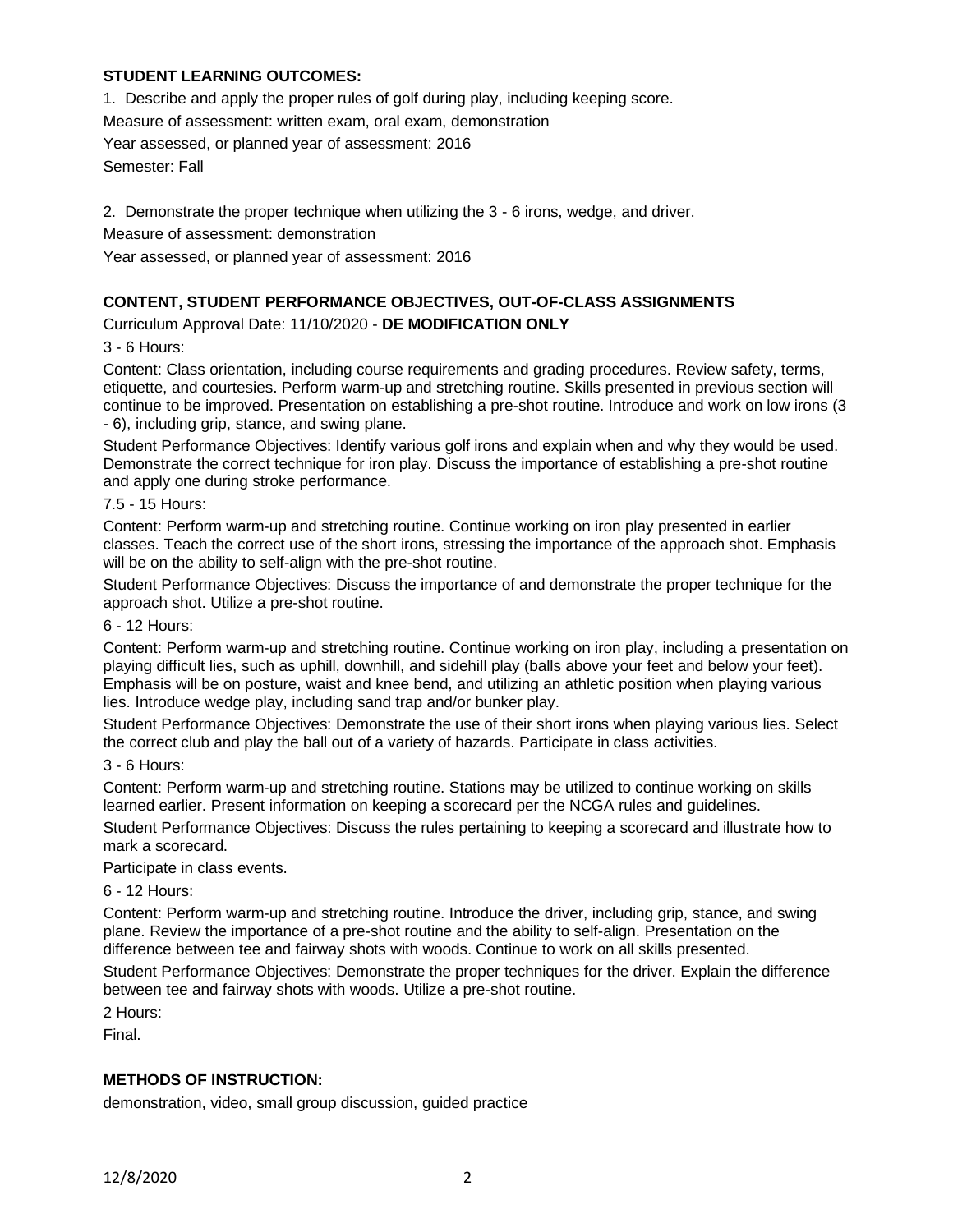# **OUT OF CLASS ASSIGNMENTS:**

Required Outside Hours: Assignment Description: As this is a lab class no out of class assignments are required.

# **METHODS OF EVALUATION:**

Skill demonstrations Percent of total grade: 50.00 % 40% - 60% Demonstration exams Objective examinations Percent of total grade: 20.00 % 10% - 30% Multiple Choice; True/False; Matching Items; Completion Other methods of evaluation Percent of total grade: 30.00 % 30% - 50% Requires student participation

# **REPRESENTATIVE TEXTBOOKS:**

Recommended Representative Textbooks No textbook required. Handouts will be provided as needed.